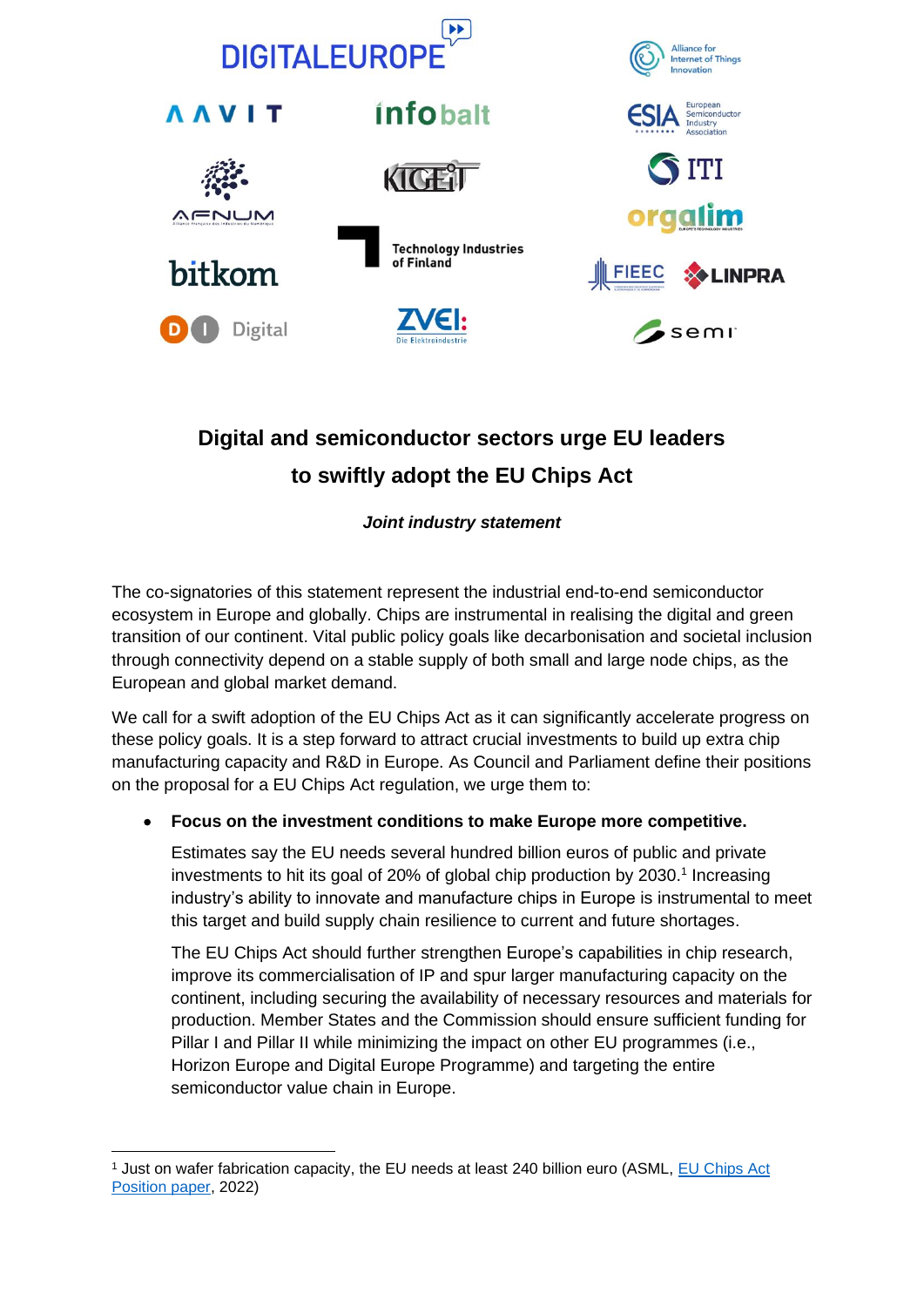The provisions on European "first-of-a-kind'' facilities can be a catalyst for these notable investments, but it is crucial to clarify the key criteria for their designation, including those on the determination of a funding gap. Incentives should remain open to all companies and follow market demand, including for large nodes.

Similarly, clarifying access to the virtual design platforms and pilot lines under Pillar 1 is crucial to solidify EU's capabilities in IP development.

#### • **Shape a proportionate and clearer monitoring and crisis response framework.**

The Chips Act introduces various generic terms such as "crisis", "disruption", and "crisis stage" and empowers public authorities with far-reaching competences under the emergency toolbox. Supply chain monitoring will only be effective and taken up by industry if balanced, proportionate, and practical. It should not an add administrative burden on market actors nor pose any risk to business continuity, but rather comply with competition rules, protect business confidentiality, respect IP rights, and uphold business integrity principles at all times.

We also urge Parliament and Council to better spell out the definitions and legal procedures around the adoption of priority-rated orders. Policy-makers should better reflect in the text of the regulation practical limitations that exist in the implementation of crisis response measures and that arise from the complexity of chip manufacturing and global supply chains.

#### • **Involve industry in the EU Chips Act's governance.**

The EU Chips Act package cannot succeed without industry's engagement in its ambitious objectives. Stakeholders in the semiconductor ecosystem should have permanent membership in the Semiconductor Board sub-groups, as well as voting rights on its proposed decisions. The Board will have substantial advice responsibilities on complex technical subjects like chip production, technologies, certification, and identification of potential shortage scenarios. Industry know-how on these matters will be essential in contributing to effective decision-making.

For the same reason, the work of the Alliance on Processors and Semiconductor Technologies should be kicked off swiftly and uphold the inclusive spirit of the Terms of Reference for the Alliance.

#### • **Coordinate actions with like-minded global partners.**

The EU should work with like-minded partners like the U.S., Japan, South Korea, Singapore, Taiwan, and others<sup>2</sup> to ensure the stability of the global semiconductor supply chain. Its global nature requires to couple any EU policy action for supply chain resilience in Europe with ambitious, detailed plans for cooperation with international partners.

For instance, the EU-U.S. Technology and Trade Council (TTC) should now be a prominent forum with active industry participation, in which to engage and find reasonable approaches to support industry in monitoring and ensuring resilience. It

<sup>&</sup>lt;sup>2</sup> As mentioned in the Communication from the Commission to the European Parliament, the Council, [the European Economic and Social Committee and the Committee of the Regions "A Chips Act for](https://ec.europa.eu/newsroom/dae/redirection/document/83086)  [Europe",](https://ec.europa.eu/newsroom/dae/redirection/document/83086) COM(2022) 45 of 08 February 2022, p. 21